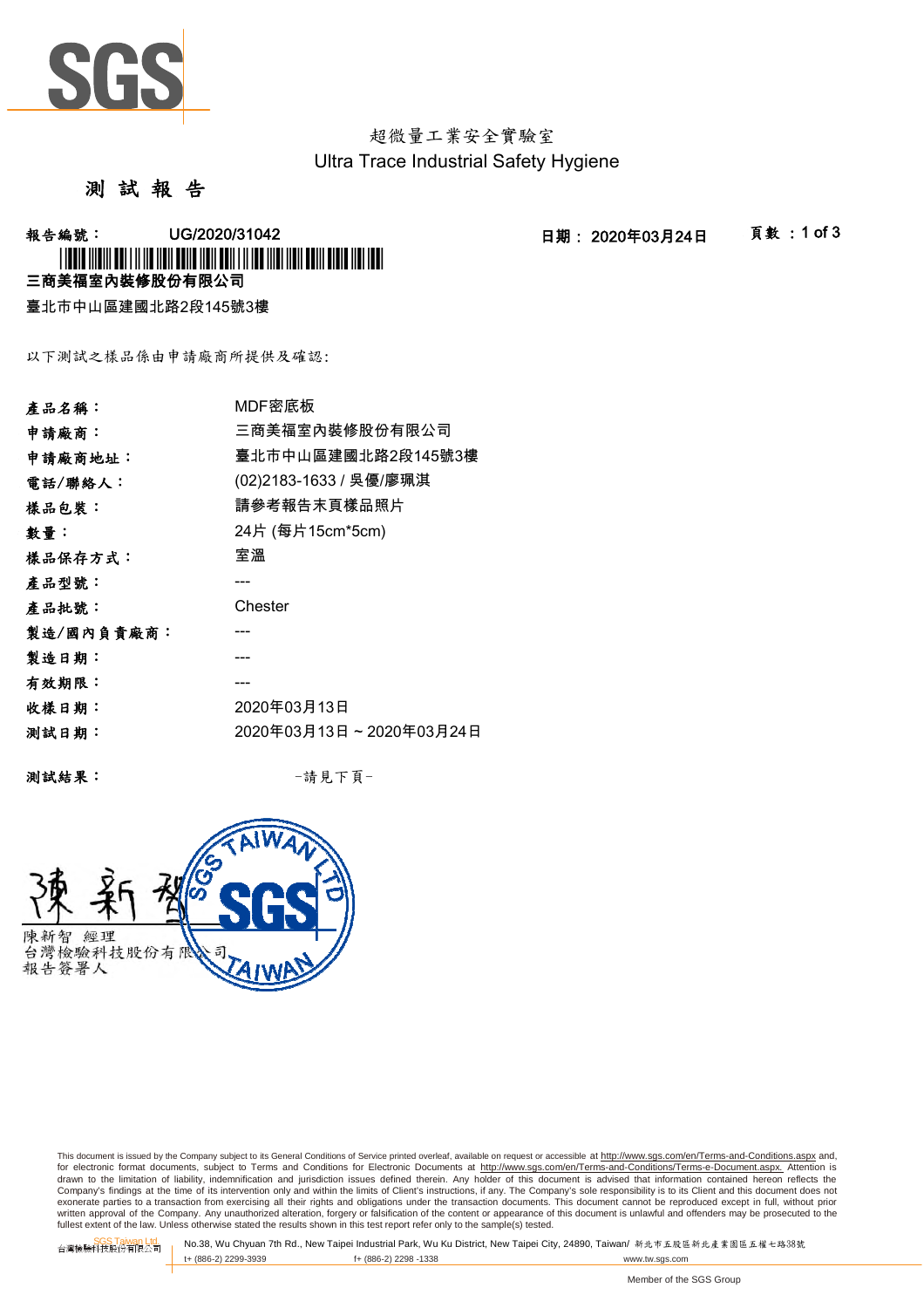

# 超微量工業安全實驗室 Ultra Trace Industrial Safety Hygiene

# 測 試 報 告

### -<br>報告編號: UG/2020/31042 日期: 2020年03月24日 頁數 :2 of 3 三商美福室內裝修股份有限公司 \* L'OURLE LITERE DE L'EST LITER DE L'OURLE LITER DE L'ALTER DE L'OURLE DE L'OURLE LITER DE L'OU

臺北市中山區建國北路2段145號3樓

#### 測試結果:

| 测試項目      | CAS NO. | 測試方法                         | 測試結果  | 定量/偵測<br>極限 | 單位   |
|-----------|---------|------------------------------|-------|-------------|------|
| 甲醛釋出量-平均值 | $--$    | CNS 9909方法,以分光光度計(UV/VIS)檢測。 | 0.154 | 0.0290      | mg/L |
| 甲醛釋出量-最大值 | $---$   | CNS 9909方法,以分光光度計(UV/VIS)檢測。 | 0.154 | 0.0290      | mg/L |

備註:

1.測試報告僅就委託者之委託事項提供測試結果,不對產品合法性做判斷。

2.本測試報告之所有檢驗內容,均依委託事項執行檢驗,如有不實,願意承擔完全責任。

3.本報告不得分離,分離使用無效。

4.若該測試項目屬於定量分析則以「定量極限」表示;若該測試項目屬於定性分析則以「偵測極限」表示。

6.CNS 9909甲醛釋出量: 5.低於定量極限/偵測極限之測定值以 "N.D."或" 陰性 " 表示。微生物測試低於定量極限以"<定量極限值"表示。

| 記號  | 甲醛釋出量平均值 | 甲醛釋出量最大值 |
|-----|----------|----------|
|     | $0.3$ 以下 | $0.4$ 以下 |
| ه ۱ | $0.5$ 以下 | $0.7$ 以下 |
| ໍາ  | 1.5以下    | 2.1以下    |

- END -

This document is issued by the Company subject to its General Conditions of Service printed overleaf, available on request or accessible at http://www.sgs.com/en/Terms-and-Conditions.aspx and, for electronic format documents, subject to Terms and Conditions for Electronic Documents at http://www.sgs.com/en/Terms-and-Conditions/Terms-e-Document.aspx. Attention is drawn to the limitation of liability, indemnification and jurisdiction issues defined therein. Any holder of this document is advised that information contained hereon reflects the<br>Company's findings at the time of its int exonerate parties to a transaction from exercising all their rights and obligations under the transaction documents. This document cannot be reproduced except in full, without prior written approval of the Company. Any unauthorized alteration, forgery or falsification of the content or appearance of this document is unlawful and offenders may be prosecuted to the<br>fullest extent of the law. Unless othe